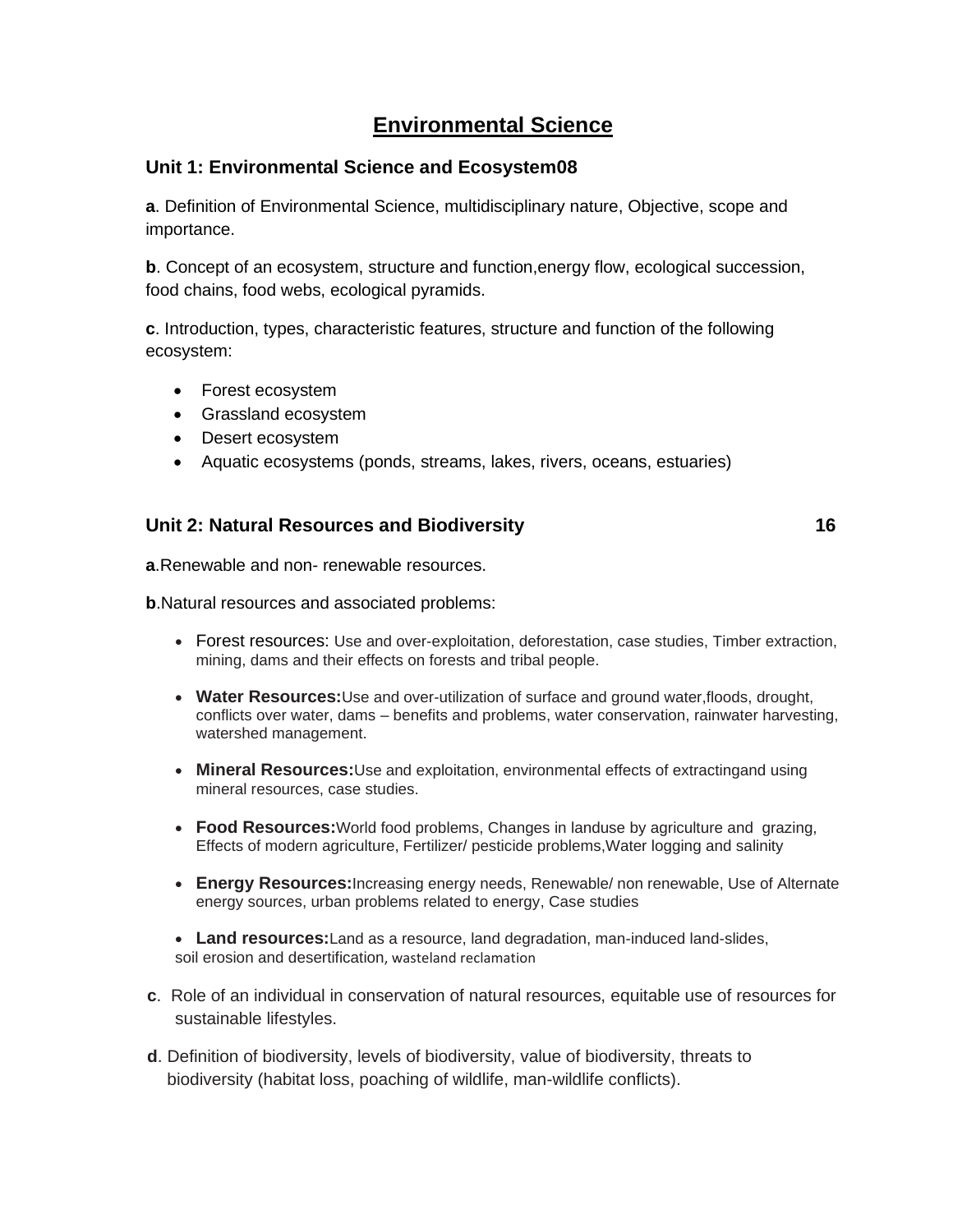- **e**. Biodiversity at global, national and local levels, India as a biodiversity nation, biogeographical classification of India, hotspots of biodiversity.
- **f**. Endangered and endemic species of India.
- **g**. Conservation of biodiversity: In-situ and ex-situ conservation of biodiversity.

#### **Unit 3: Environmental Pollution 08**

- **a.** Definition, causes, effects and control measures of Air Pollution, water pollution, soil pollution, marine pollution noise pollution, thermal pollution, nuclear hazards.
- **b.** Solid waste Management: causes, effects and control measures of urban and industrial wastes
- **c.** Role of an individual in prevention of pollution, pollution case studies, pollution case studies

## **Unit 4: Important Environmental and Social Issues, Management and Legislation14**

- **a.** Climate change, global warming, acid rain, Ozone layer depletion, nuclear accidents and holocaust. Case studies.
- **b.** Sustainable development, Resettlement and rehabilitation of people (its problems and concerns, case studies), Environmental ethics (issues and possible solutions), consumerism and waste products.
- **c.** Disaster management: floods, earthquake, cyclone and landslides.
- **d.** Environment Protection Act, Air (Prevention and Control of Pollution) Act, Water (Prevention and Control of Pollution) Act, Wildlife Protection Act, Forest Conservation Act,
- **e.** Issues involved in enforcement of environmental legislation, Public Awareness
- **f.** Population growth (variation among nation), Population explosion (family welfare programme), Environment and human health, human rights, value education, HIV/ AIDS, Women and Child Welfare, Role of Information Technology in Environment and human health, case studies.